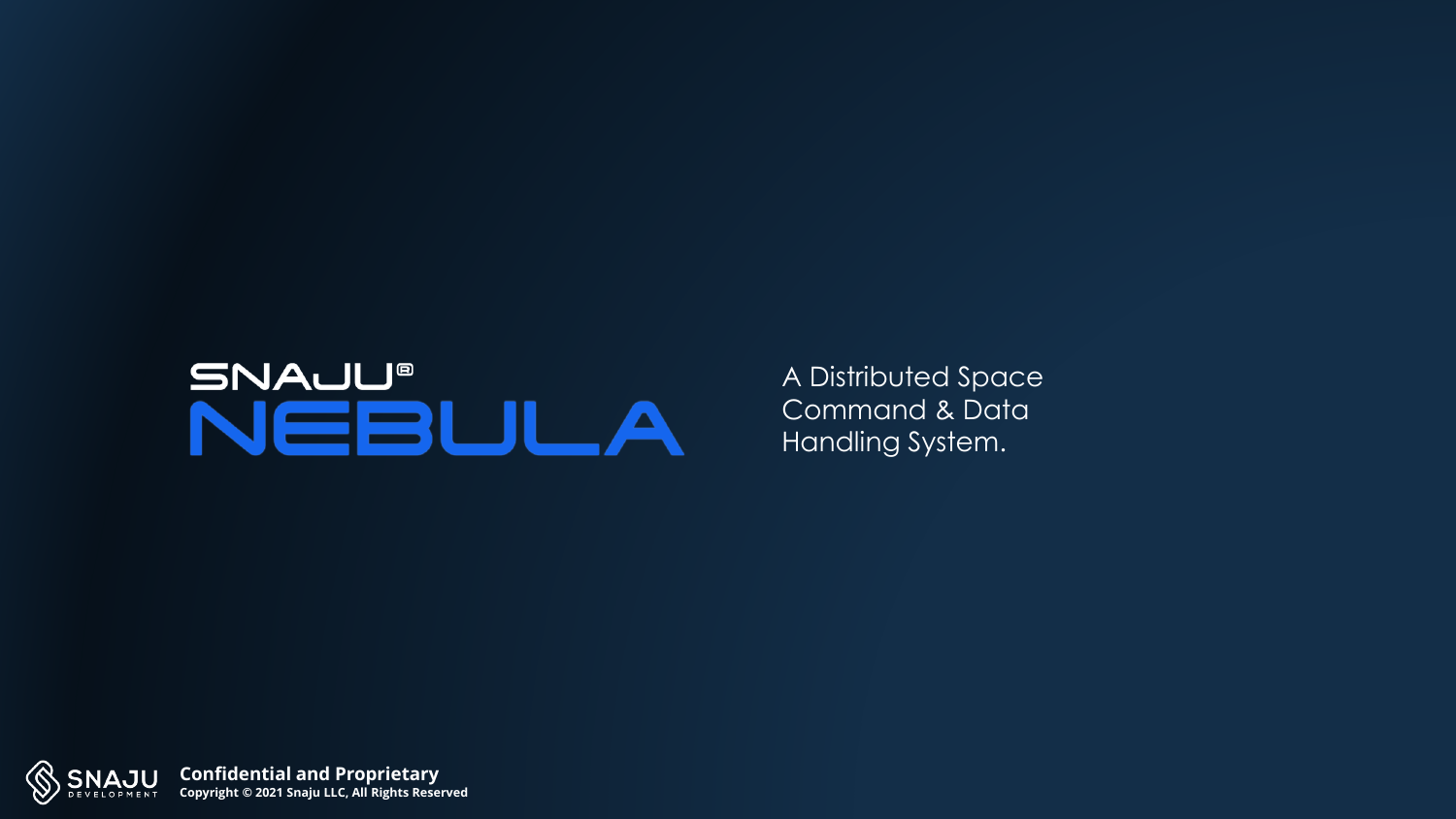

#### All built with highly redundant design and automated recovery systems.



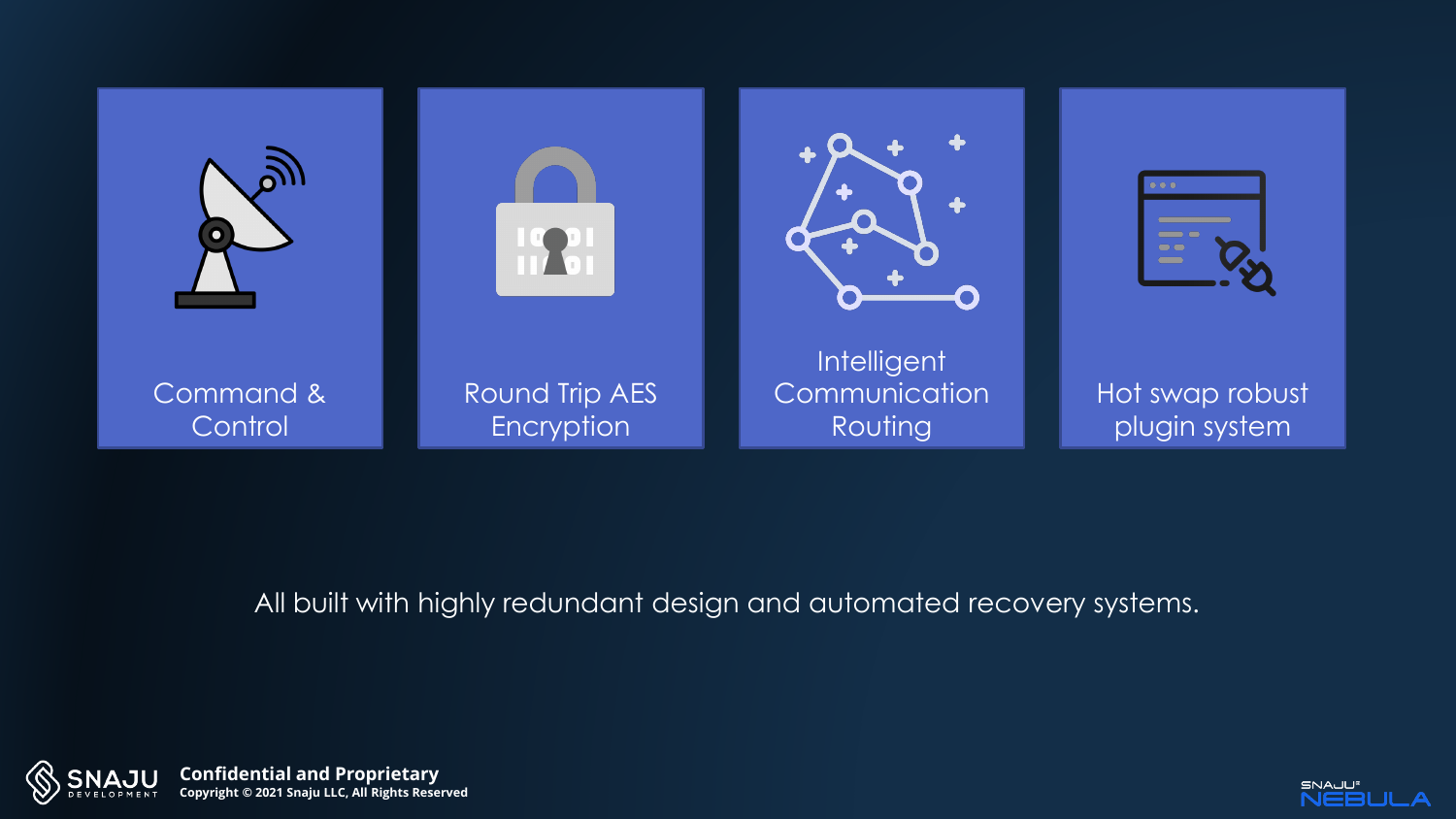### Command & Control

- ▶ Snaju® Nebula will dynamically and intelligently handle data in your system through our AI based communication routing system.
	- Multipole inbound and outbound communication paths
	- Prioritized Packets
	- Dynamic Rate Limits per data type
	- AI Packet Routing System
	- Decoupled/ Modular Design
	- Redundant Communication Systems, and automated recovery



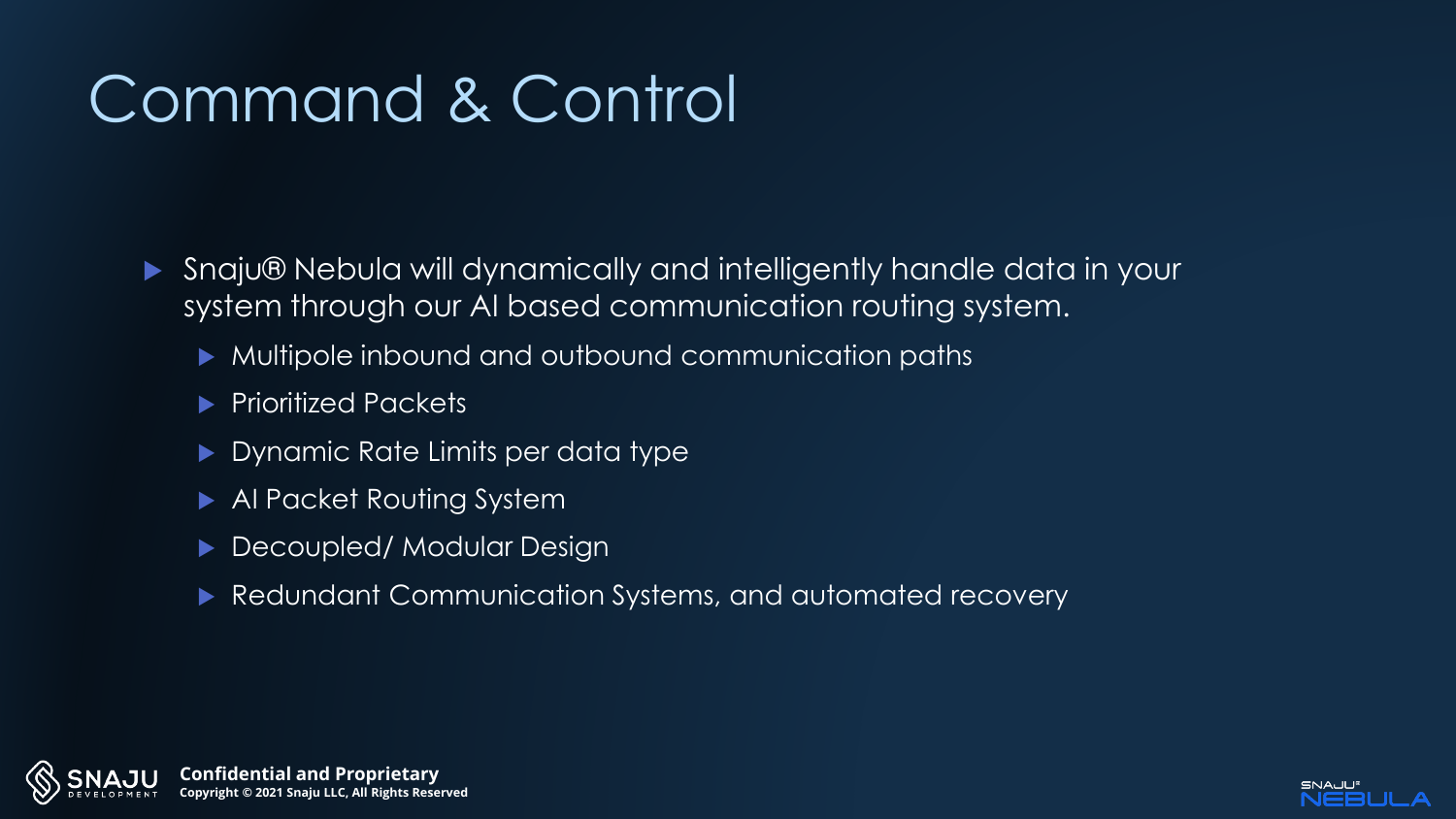## Round Trip AES Encryption

- ▶ Snaju® Nebula uses the AES encryption techniques to make sure the data flowing through the network is always secure.
	- **Private/Public Key Pairs**
	- ▶ Round Trip Encryption
	- Dynamic Packet Storage System
	- ▶ Security Control Systems
		- ▶ Man in the middle attack prevention
		- Sender/Receiver Authentication
		- $\blacktriangleright$  Private Keys that cycle



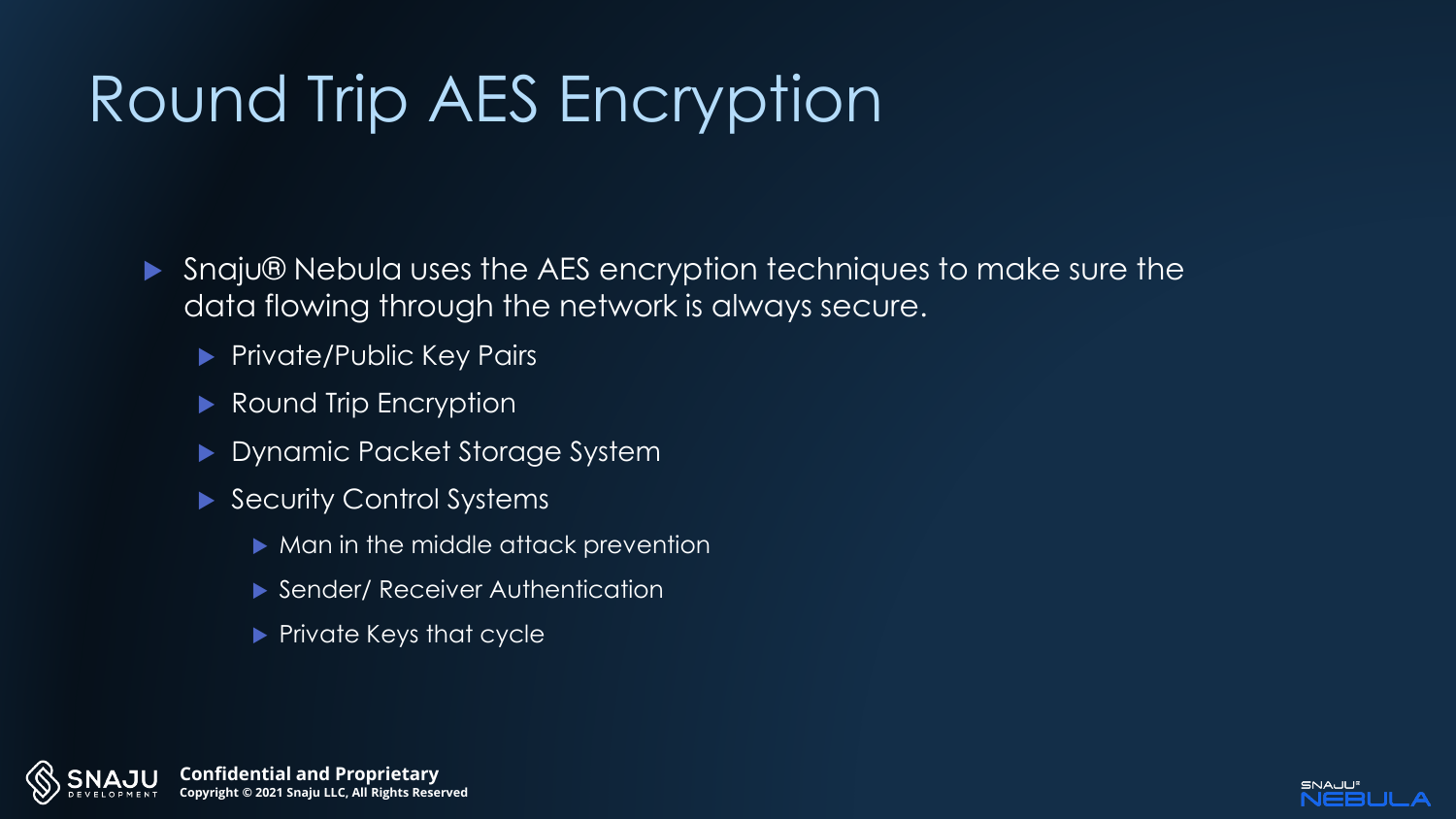# Intelligent Communication Routing

Snaju® Nebula intelligently routes messages around the network using existing or new communication systems.

- Quickest Route
- Only Receiver can read the message
- Multi Communication Relay System
- Sub second Processing
- Radio, Wireless, Ethernet, Serial, and other forms of communication methods.





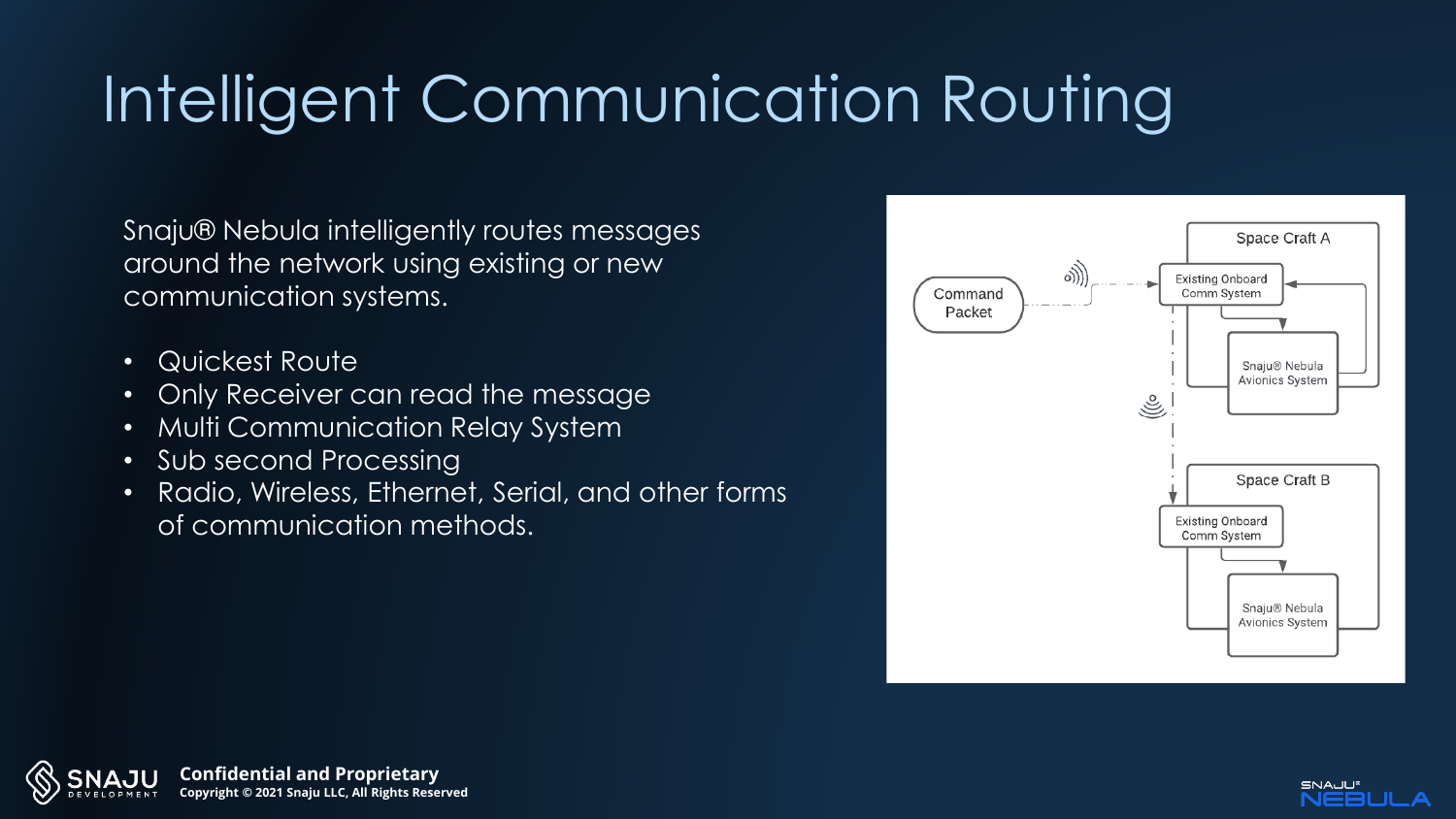# Hot Swap Robust Plugin System

Snaju® Nebula is built on a modular architecture that allows Snaju or you're in-house dev team to build and deploy custom logic using our built-in plugin system.

You don't have to re-invent the wheel of communication and data handling; just add the functionality you want using our core.

Avg. Plugin Development

7 Days



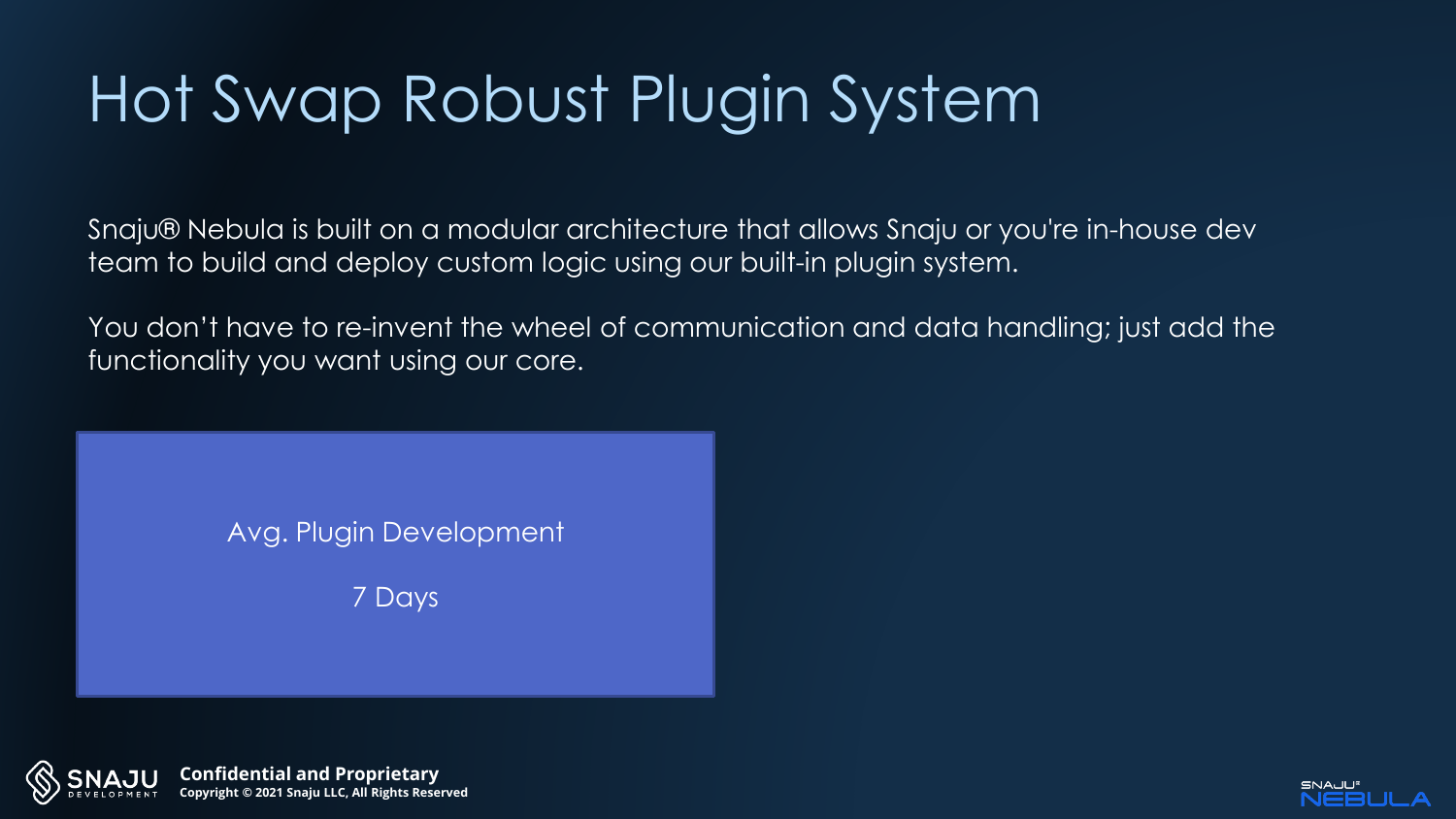#### Use your own hardware.

You pick the hardware, or we can recommend what we've used.

No Hardware Lock Ins ever.





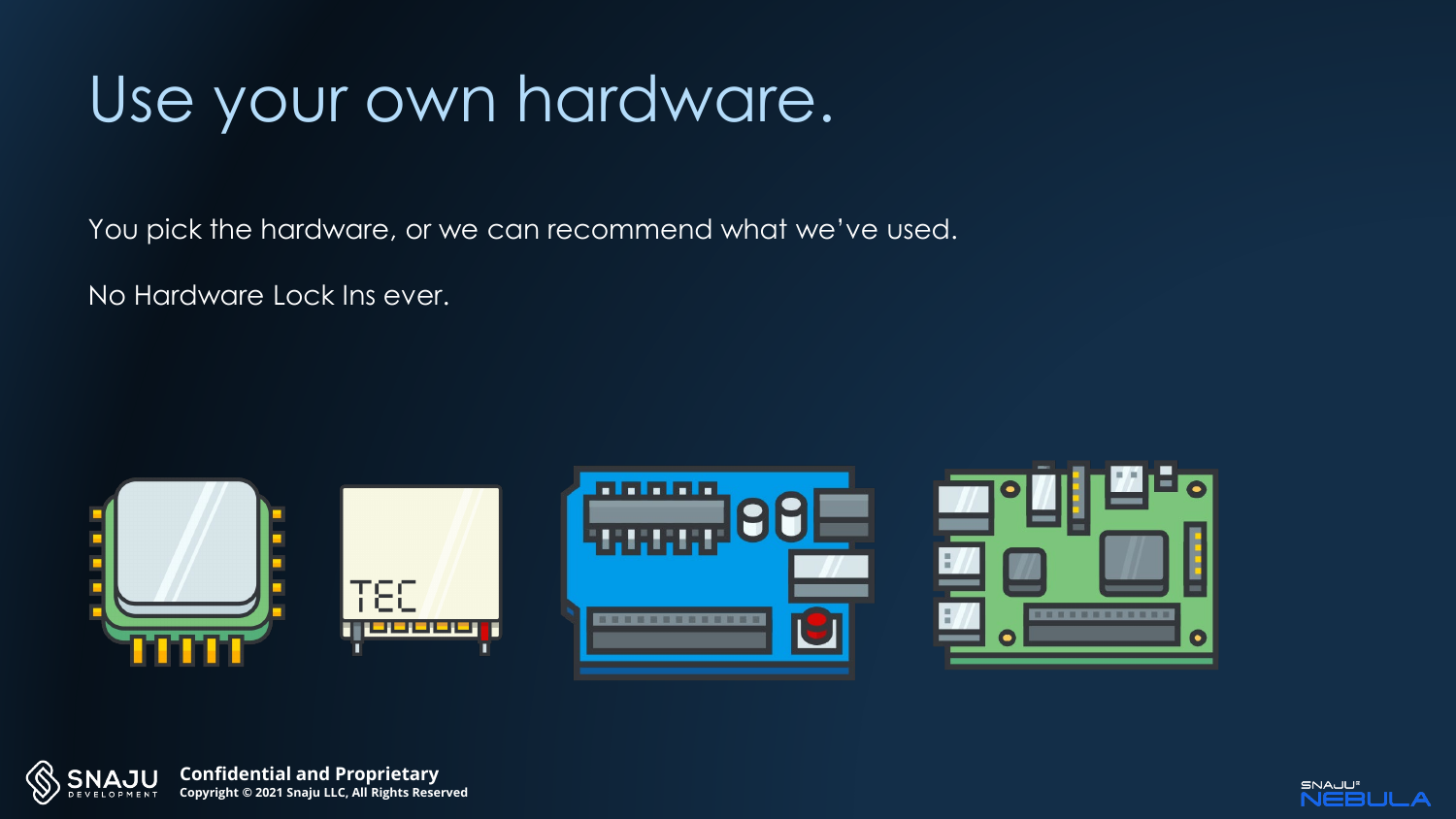# Integration Support

- Hardware Integration
- Software Integration
- Testing & Verifications
- On-Site/ Remote
- Travel for testing and support during verifications